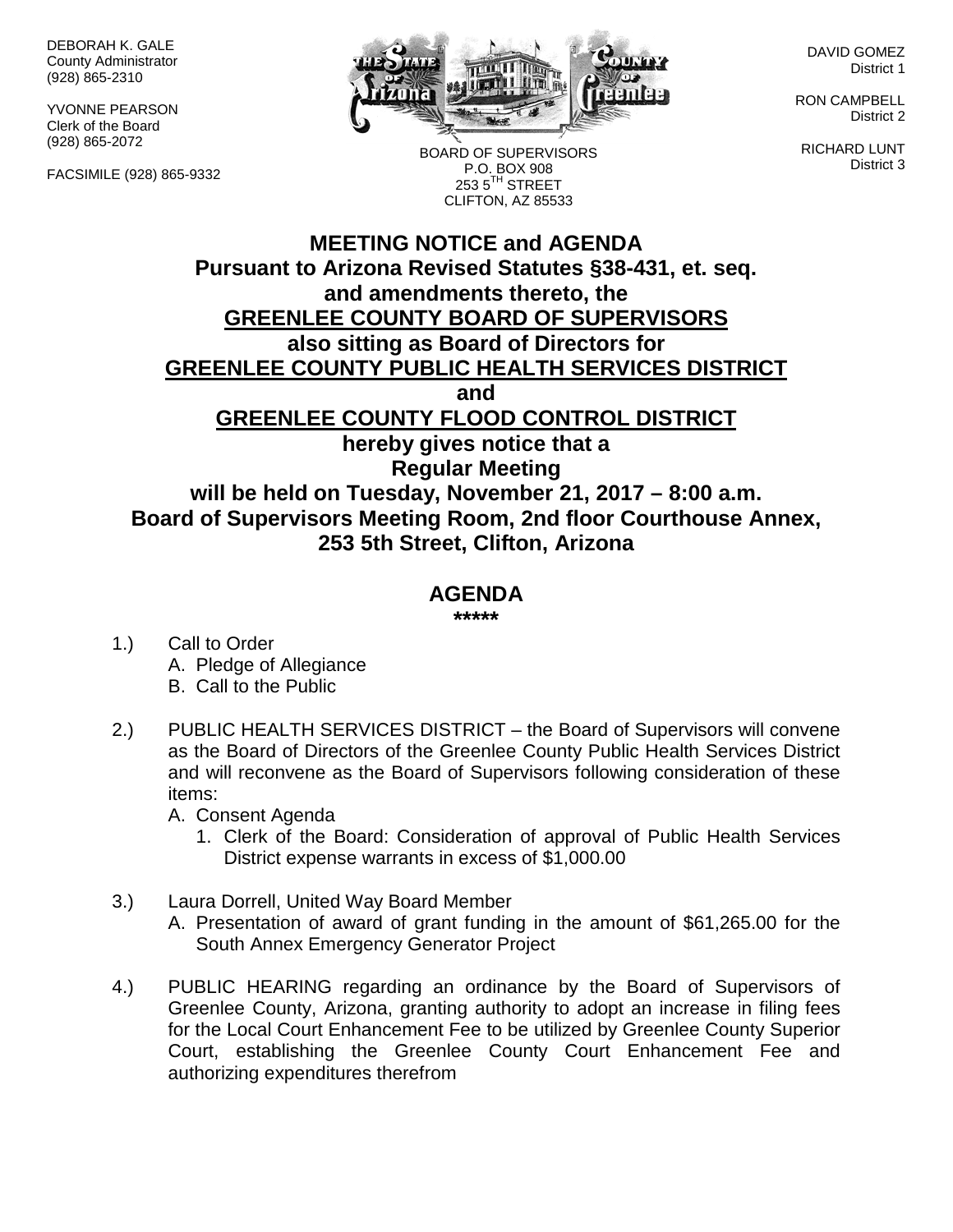- 5.) Consideration of adoption of Ordinance 2017-01 granting authority to adopt an increase in filing fees for the Local Court Enhancement Fee to be utilized by Greenlee County Superior Court, establishing the Greenlee County Court Enhancement Fee and authorizing expenditures therefrom
- 6.) PUBLIC HEARING pursuant to Arizona Revised Statutes §4-201 for Application for Liquor License Acquisition of Control License #09060012 by Michael Joseph Basha doing business as Basha's #92, Morenci, Arizona
- 7.) Consideration of approval of the Application for Liquor License Acquisition of Control License #09060012 by Michael Joseph Basha doing business as Basha's #92, Morenci, Arizona
- 8.) Tim Sumner, Sheriff
	- A. Consideration of approval of temporary volunteer Sarah McCargish in the Sheriff's Office to complete a 250 hour internship for Liberty University Spring 2018 Semester
- 9.) Yvonne Pearson, Elections Director
	- A. Consideration ordering the establishment of a convenient number of election precincts for 2018 Elections pursuant to Arizona Revised Statutes §16-411.A and designating polling places and vote centers pursuant to Arizona Revised Statutes §16-411.A(1) and 16-411.B(4)
- 10.) Kay Gale, County Administrator
	- A. County and State budget and legislative issues
	- B. Calendar of Events
- 11.) Consent Agenda
	- A. Clerk of the Board: Consideration of approval of expense warrants in excess of \$1,000.00 – Voucher 1033
	- B. Chief Finance Officer: Consideration of approval of general fund loans in the amount of \$941.53 to be reimbursed upon receipt of funds: Fund 118 - \$732.32; Fund 237 - \$209.21
	- C. County Sheriff: Consideration of approval of Employee Transaction Forms: C. Joy, Ranger Deputy; R. Gaethje, Ranger Deputy
	- D. Clerk of the Board: Consideration of approval of Certification of the 5% Fill the Gap Set Aside funds collected for fiscal year 2016/2017 in the amount of \$19,460.80 to be distributed pursuant to Arizona Revised Statutes §41- 2421.E
	- E. IT Manager: Consideration of approval to purchase vehicle equipment from various vendors for the Sheriff's Office for the purpose of supporting the Arizona Department of Transportation TRACS Citation Program in an amount